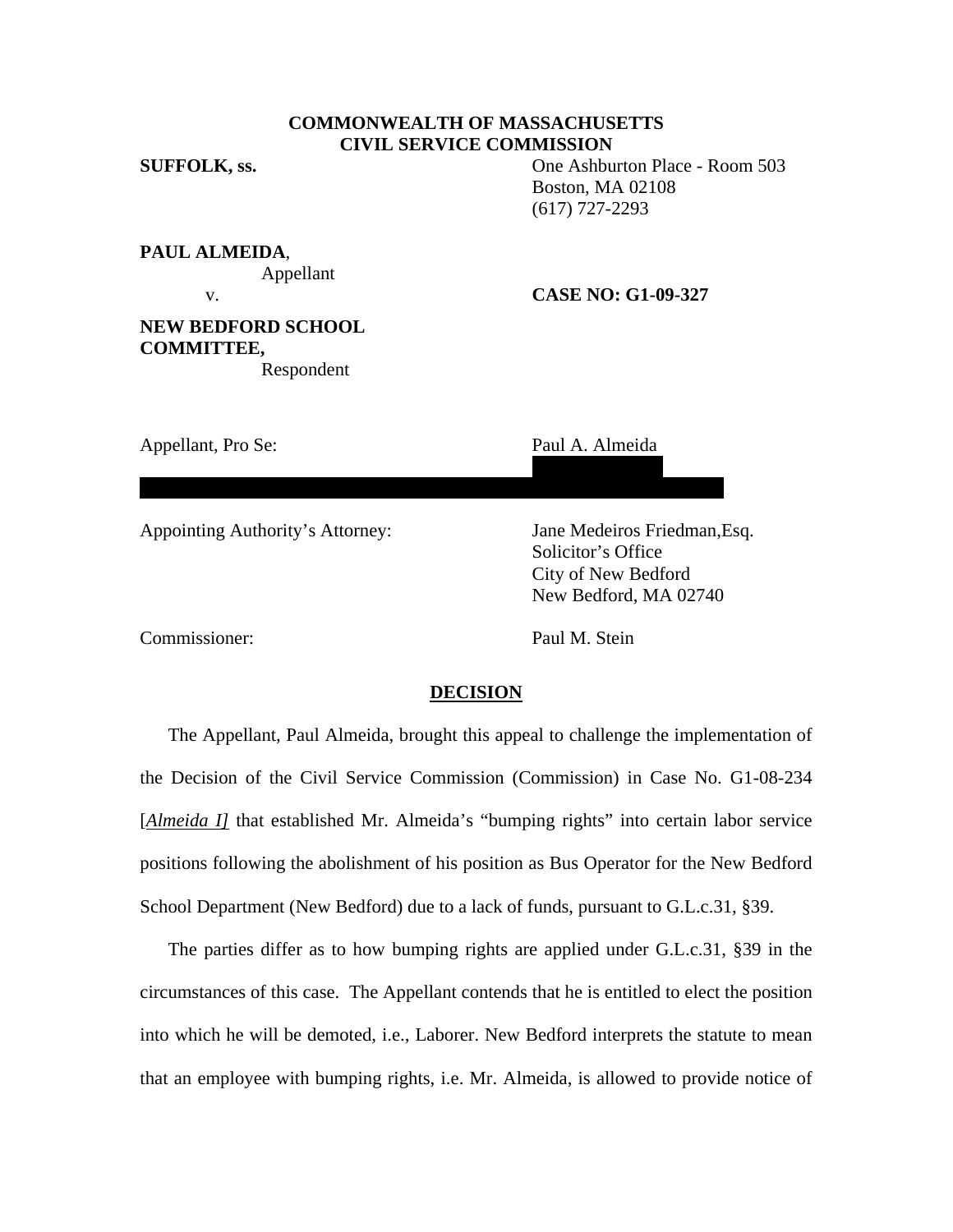his consent to demotion but, if there is more than one position in the "next lower title or tiles" occupied by an employee junior to the bumping employee, the appointing authority, i.e., New Bedford, may designate the position or positions into which the employee may be demoted. There is a parallel issue under Section 39 regarding New Bedford's right to select which "similar positions" into which Mr. Almeida may be entitled to "reinstatement" prior to the hiring of any other applicants to fill such positions. The answers to these questions also may impact the possible Section 39 rights of other Bus Operators separated for lack of work along with Mr. Almeida.

The present appeal presents both legal and logistic issues concerning the implementation of the Commission's Decision *Almeida I*. The Commission, by Interim Order dated September 15, 2009 invited the parties to consider whether the issues could be resolved by agreement, either directly or through collective bargaining. By letter dated November 12, 2009, New Bedford reported that it had met with the applicable collective bargaining unit representatives and advised that a contractual resolution was not possible. Accordingly, New Bedford requests that the Commission issue a decision to clarify the rights and obligations of the parties in implementation of the Decision in *Almeida I*. By letter dated November 16, 2009, Mr. Almeida responded to New Bedford's letter expressing the reasons that he believed his initial position should be sustained, i.e. he should be entitled to elect to "bump" into a Laborer position of his choice.

The Commission will treat the recent submissions of the parties as requests for entry of a summary decision based on the submissions and the documentation provided, which includes a copy of the applicable collective bargaining agreement between AFSCME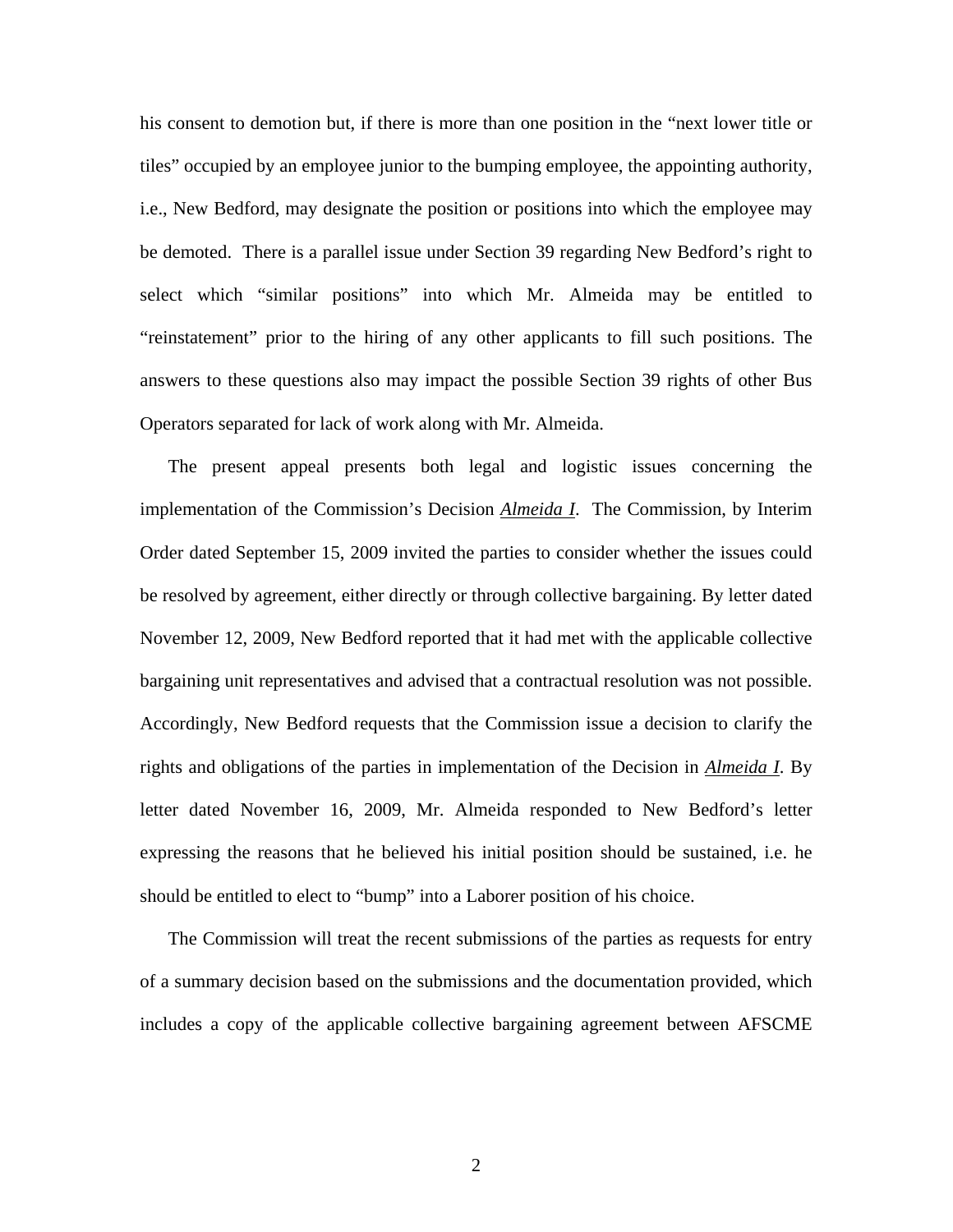Local 641 and New Bedford submitted in *Almeida I* (herein the "Unit 641 CBA") and a

seniority roster of the personnel in Unit 641as of 9/16/2009 (the "9/09 Seniority Roster").

## **FINDINGS OF FACT**

Based on the submissions of the parties, the following facts appear to be undisputed:

1. The Unit 641 CBA contains the following provisions:

ARTICLE VI.A. The employer and the Union shall recognize and adhere to all Civil Service laws, Rules and Regulations, relative to seniority, promotions, transfers, discharges, removals, and suspension.

## ARTICLE XVI.1. POSTING.

A. Except in emergency . . .when a position covered by this agreement becomes vacant, such vacancy shall be posted . . . for seven (7) work days. Employees interested shall apply in writing within the seven day period. At the expiration of the posting period, the appointing authority will award the position in accordance with M.G.L.c. Chapter 31 and the Rules and Regulations of Civil Service. . . . Employees may bid on positions in lower classifications provided that, if appointed, they sign a statement accepting the demotion.

B. In all cases in which a vacancy exists in a department . . . the principle of seniority shall govern where ability, dependability and capacity (physical or otherwise) to perform the duties are adequate to meet such job requirements are equal, provided they do not conflict with the requirements and best interests of the Department.

ARTICLE XVII.E. MANANGEMENT RIGHTS. Except as specifically abridged, delegated, granted or modified by the Agreement, all the rights, powers and authority the School Committee and the Superintendent of Schools had prior to the signing of this Agreement are retained by the Committee and the Superintendent of Schools and remain exclusively and without limitation within the rights of the Committee and the Superintendent of Schools and are not subject to grievance procedure and/or negotiation during the term of this Agreement.

## ARTICLE XIX. SENIORITY.

A. The term "seniority" as applied in this agreement, shall mean total service rendered to the School Department as a fulltime employee in a permanent, provisional or temporary position, except that employment in a temporary or provisional capacity must have lead to a permanent position in a continuous and unbroken period of service. When service has been interrupted, seniority shall be determined by the last date of employment, unless prior service is allowed under . . . Chapter 31, Section 33 of the General Laws. In the event of a tie . . . seniority shall be determined by the length of any parttime service with the School Department and if there was no prior parttime service . . . they by an employee's standing on the Civil Service eligibility list when he/she was appointed.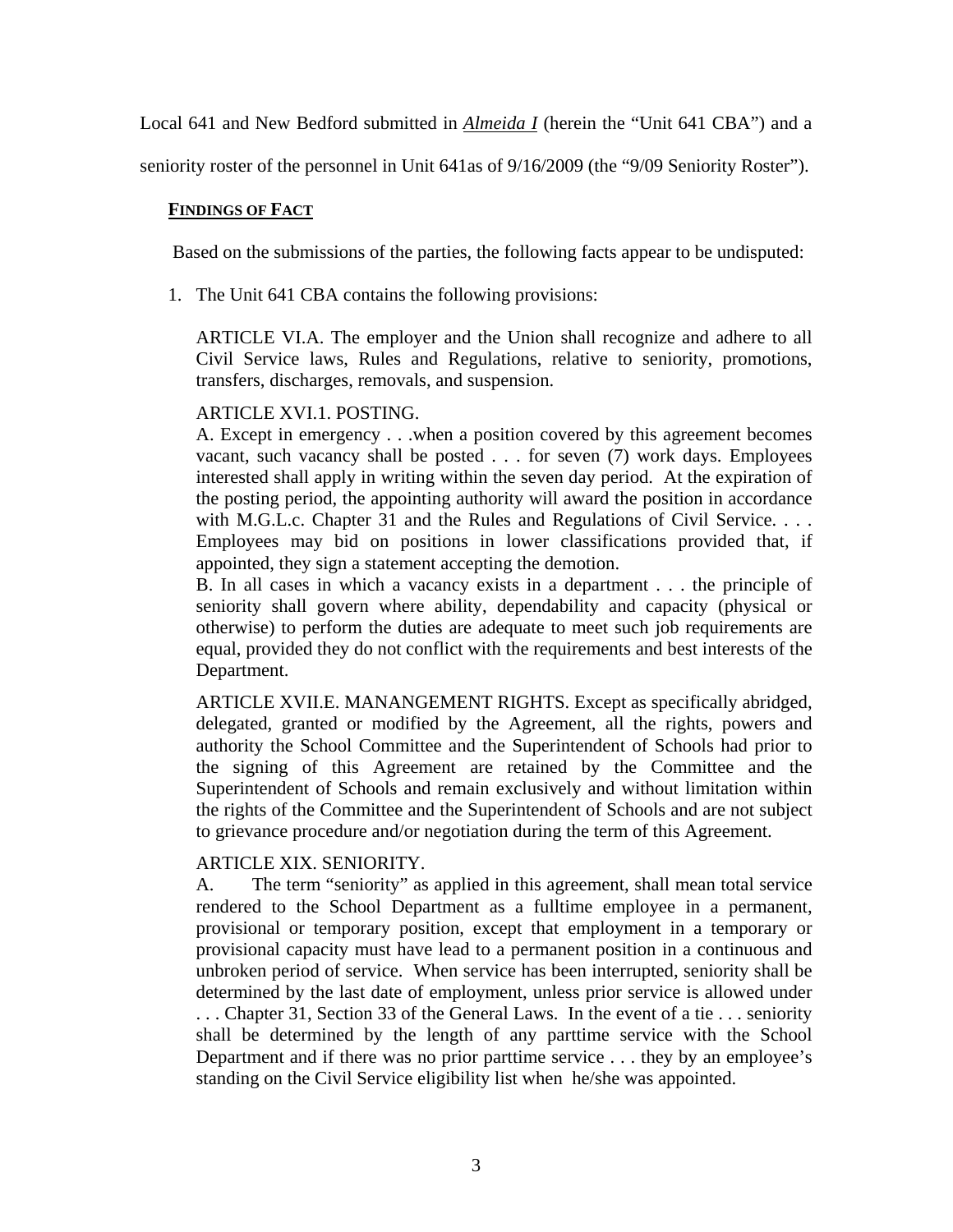## B. REDUCTION IN FORCE

- 1.In the event employees in positions having the same title are to be separated from such positions, they shall be laid off according to seniority so that employees senior in length of service shall be retained the longest and reinstated in accordance with Civil Service rules first.
- 2.As provided by Civil Service rule, if a permanent and tenured employee is laid off, he/she may consent to be demoted (bump) to a position in the next lower title in succession in the official or labor service, as the case may be, if in such lower title there is an employee junior in length of service.
- 3.Nothing in this Article is intended to add or diminish the Civil Service rights of an employee concerning a reduction in force as provided by Civil Service law.
- 2. The Salary Schedule incorporated into the Unit 641 CBA provides the hourly base

pay levels for the following positions:

| Junior Custodian - | \$12.19 through \$17.00 |
|--------------------|-------------------------|
| Bus Driver -       | \$11.75 through \$16.60 |
| Cafeteria Helper - | \$10.54 through \$15.49 |
| Laborer -          | \$10.54 through \$15.49 |

- 3. When the Appellant, Mr. Almeida, and ten other New Bedford Bus Operators who were laid off as a result of a reduction in force in September 2008, prior to having the benefit of the decision in *Almeida I*, New Bedford offered all of the laid off Bus Operators the opportunity to be appointed as provisional junior custodians, which all other ten Bus Operators accepted. (*Almeida I*; *9/09 Seniority Report*)
- 4. The Appellant, Mr. Almeida, has a New Bedford civil service seniority date of September 11, 2000. (*Almeida I*)
- 5. All ten of the other Bus Operators who were laid off in the September 2008 reduction in force have New Bedford civil service seniority dates of greater length of service than Mr. Almeida, ranging from 12/18/1989 to 3/21/2000. (*New Bedford Letter dated 11/12/2009; 9/09 Seniority Report*)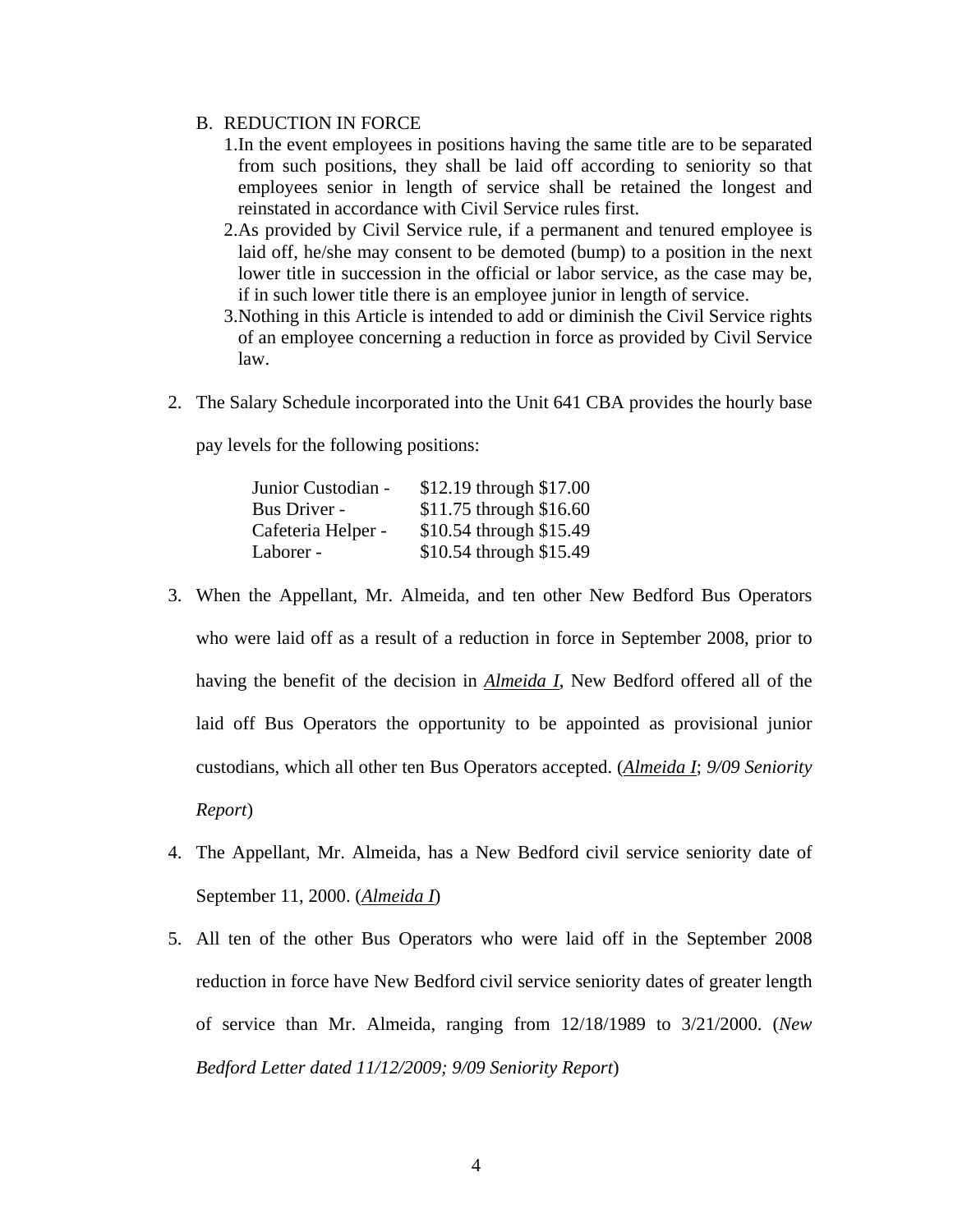6. According to the 9/09 Seniority Report, full time positions of Cafeteria Helper Laborer and Motor Equipment Operator, which *Almeida I* determined were positions into which Bus Operators were entitled to "bump", appear to be are held by persons with less seniority than one or more laid off Bus Operators. One 7- Hour Cafeteria Helper and two Laborers have less seniority that Mr. Almeida.

7 Hour Cafeteria Helper Paula B (6/28/1993) Linda R (4/23/1996) Roxanne C (11/3/1997) Ludovina C (9/8/1998) Betty L (9/8/1998) Jeannie F (1/2/2001) Laborer Alan E (1/16/2007) Manuel S (12/01/2008) Andrew T (12/01/2008) Motor Equipment Operator Jerrod L (2/3/1993) Arthur M (10/03/1994) Normand B (12/01/1997) (*9/09 Seniority Report*)

- 7. In addition, there appear to be seventeen (17) positions of 6½ Hour Cafeteria Helper, all of whom have seniority dates of lesser length of service than any of the laid off Bus Operators. Ten of the 6½ Hour Cafeteria Helpers have less seniority than Mr. Almeida. (*9/09 Seniority Report*)
- 8. According to the Unit 641 CBA, the "hours in a work week for full time cafeteria personnel . . . shall not exceed five (5) consecutive seven (7) hour days. . . .The hours of cafeteria positions established at seven (7) hours per day may be reduced to less than seven (7) hours per day when the position becomes vacant caused by the resignation, retirement, death, transfer, promotion or demotion of the incumbent employee. (*Unit 641 CBA, Article VII.B.*)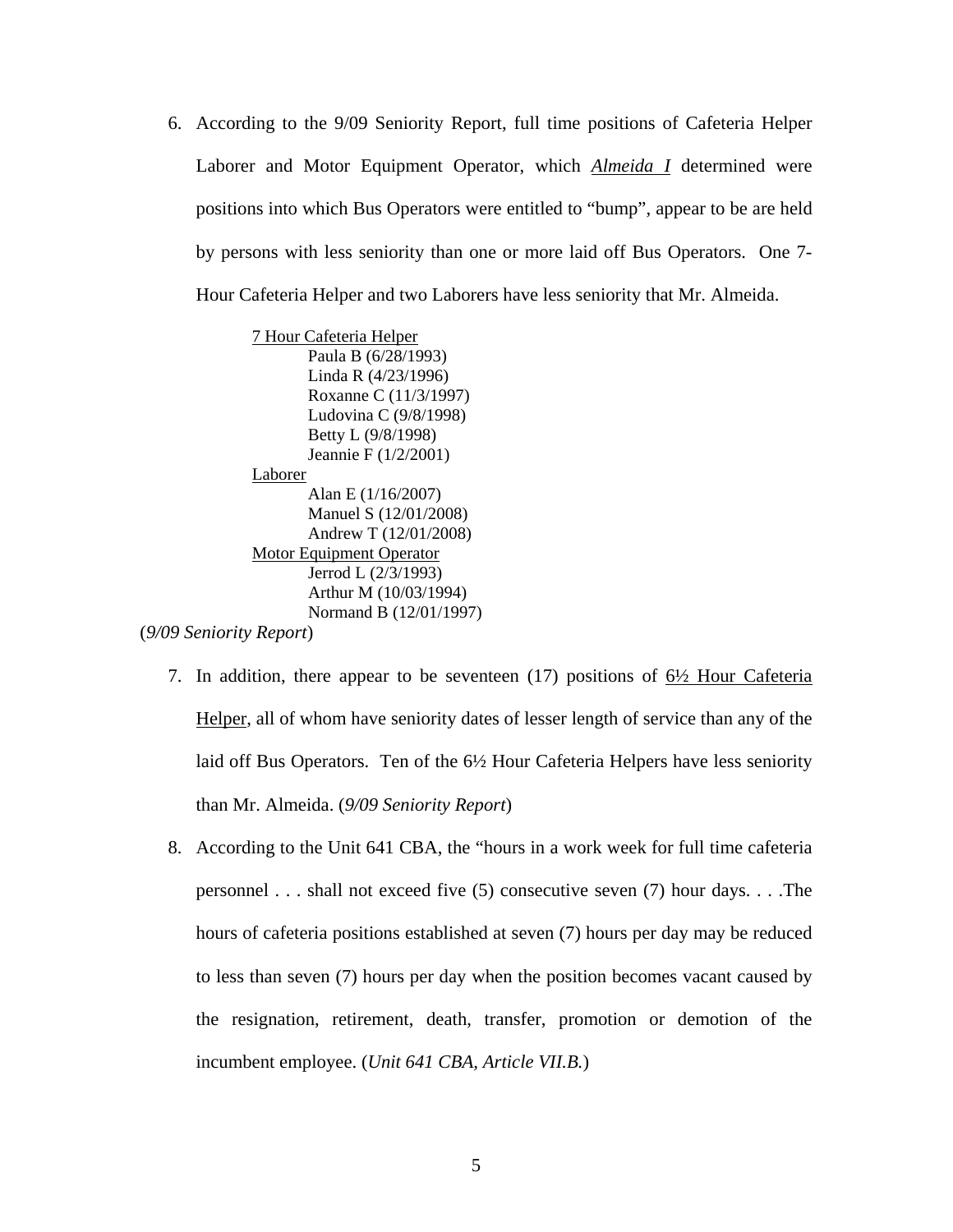9. In the absence of any evidence to the contrary, insofar as it may be relevant, the Commission infers that New Bedford has complied with the Unit 641 CBA and, therefore, the six 7-Hour Cafeteria Helper and the seventeen 6½ Hour Cafeteria Helper positions all are permanent, full-time positions, per the Unit 641 CBA.

#### **CONCLUSION**

#### Summary of Conclusion

Full-time tenured civil service employees targeted for separation in a reduction in force due to lack of money have recourse to two distinct remedies under G.L.c.31,§39: (1) the pre-termination right to consent to demotion to a lower level job subject to restoration, in order of seniority, to the employee's former job; and (2) the posttermination right to be reinstated, in order of seniority, to the employee's former job or any "similar" job, prior to the appointment of any other applicants to fill such positions or similar positions.

Under Section 39, an employee's right to provide written "consent to his being demoted to a position in the next lower title or titles" as an alternative to separation from employment in a reduction in force, does not entitle the employee to pre-condition that consent on demotion to any specific position(s); if there are more than one "lower title or titles" to which the employee can be demoted, the choice of which positions to offer an employee rests with the appointing authority and, if there are more than one employee who consents to demotion, the appointing authority should offer demotions to employees in the order of their seniority.

When it comes to reinstatement, however, the appointing authority must offer every employee who has been separated from his position under Section 39, again in the order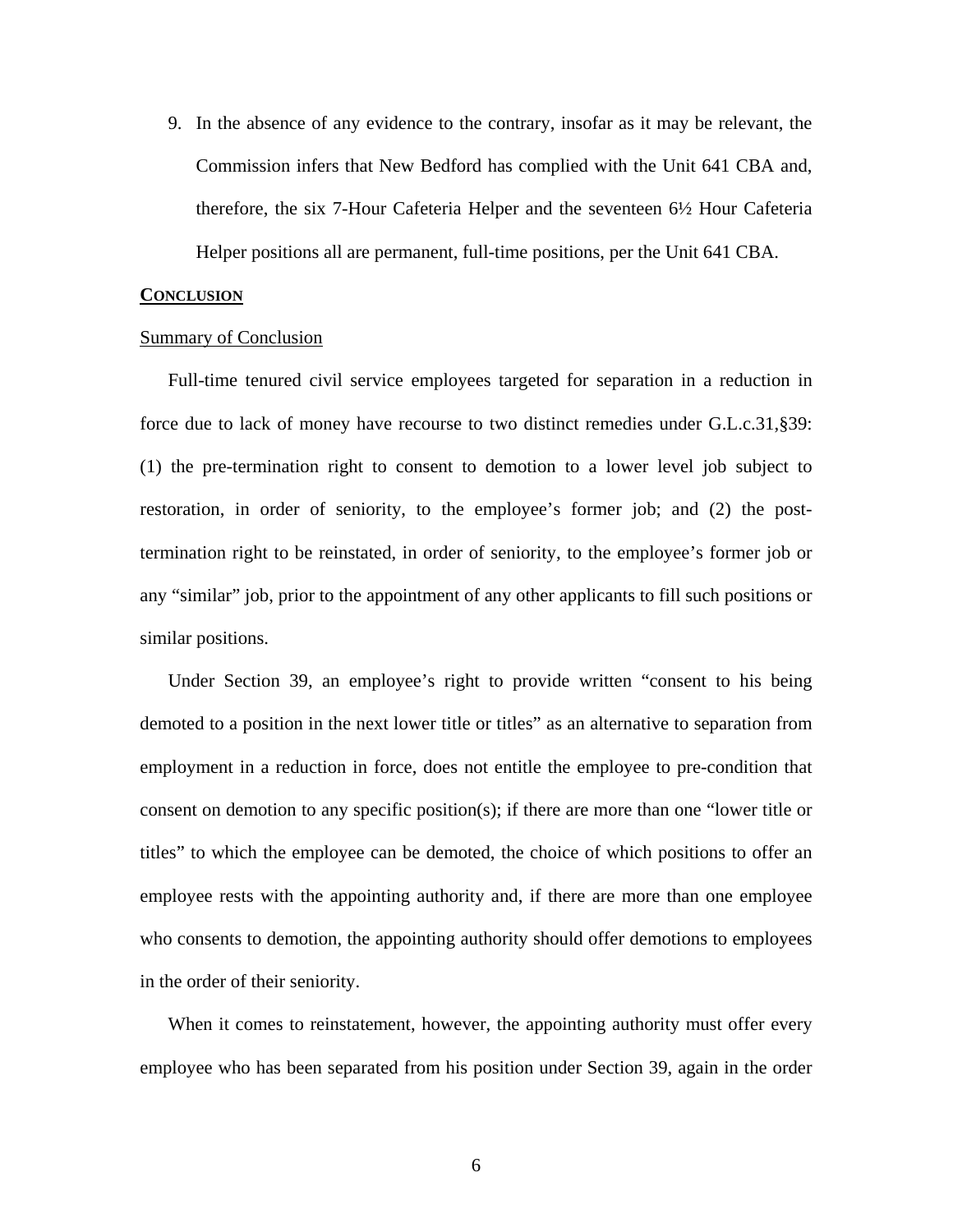of seniority if there are more than one employee, the opportunity to be reinstated to any and all applicable positions before they can be filled by other means, and cannot limit which such jobs it will make available for reinstatement.

Here, New Bedford may lawfully decide which labor service positions it will make available to the Appellant and other Bus Operators who consent to demotion. As a matter of demotion, the Appellant cannot force New Bedford to offer him a Laborer job over another available qualifying position. However, as a matter of reinstatement, it appears that the statute may not have been complied with, inasmuch as New Bedford made two appointments to the position of Laborer after it laid off the Appellant and other Bus Operators, when such "similar" positions should first have been offered to each of them.

#### Statutory Framework

Section 39 of G.L.c.31 prescribes the procedures to be followed by an appointing authority in selecting permanent employees for layoff in a reduction in force due to lack of funds, as well as the procedures by which those employees must be reinstated to permanent employment. The first two paragraphs of Section 39 provide, as relevant to the "labor service" positions involved in this appeal:

If permanent *employees in positions having the same title in a departmental uni*t are to be separated from such positions because of . . . lack of money . . . they *shall, except as hereinafter provided, be separated from employment according to their seniority in such unit and shall be reinstated in the same unit and in the same positions or positions similar to those formerly held by them according to such seniority, so that employees senior in length of service. . .shall be retained the longest and reinstated first. Employees separated from positions under this section shall be reinstated prior to the appointment of any other applicants to fill such positions or similar positions,* provided that the right to such reinstatement shall lapse at the end of the ten-year period following the date of such separation.

. . . *Any such employee who has received written notice of an intent to separate him from employment for such reasons may, as an alternative to such separation, file* with his appointing authority, within seven days of receipt of such notice, a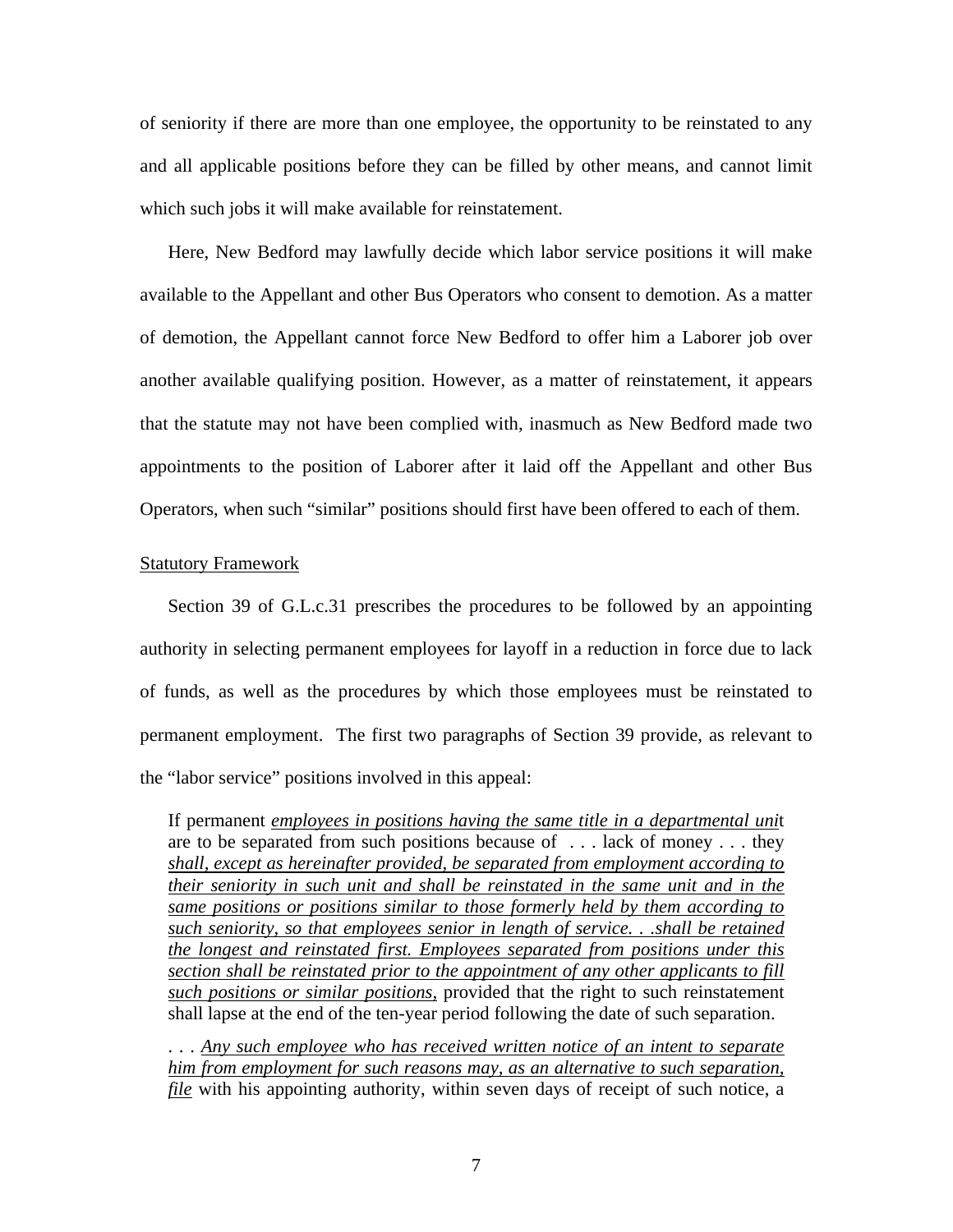*written consent to his being demoted* to a position in the next lower title or titles in succession in the official service or *to the next lower title or titles in the labor service*, as the case may be, if in such next lower title or titles there is an employee junior to him in length of service. *As soon as sufficient work or funds are available, any employee so demoted shall be restored, according to seniority in the unit, to the title in which he was formerly employed.* (*emphasis added*)

As noted in *Almeida I*, Mr. Almeida provided his written consent to demotion and the Commission determined that the "lower title or titles in the labor service" which a Bus Operator may be demoted (i.e. "bump" another labor service employee with less seniority) include MEOs, Laborers and Cafeteria Helpers. In the present appeal, the parties dispute how the process for bumping should proceed. New Bedford asserts that it should be entitled to identify which qualifying positions will be offered for bumping and, here, proposes that all Bus Operators be offered Cafeteria Helper positions. Mr. Almeida asserts that he should be given the choice of qualifying positions, suggesting he prefers to be demoted to Laborer.

#### Bumping Under Section 39

The bumping remedy in Section 39 provides that, as an alternative to separation, an employee may give the appointing authority written "consent to his being demoted to a position in the next lower title or titles". The Commission construes this remedy according to its plain meaning, which clearly prescribes that the employee's written consent is a necessary pre-condition to demotion (as Section 41 would otherwise prohibit an appointing authority to demote a tenured employee without consent). Nothing in the statute, however, expressly gives the employee the right to designate which position will be offered, nor is the employee required to accept demotion to a position, in lieu of separation, once the appointing authority offers it, if the employee finds that position unacceptable.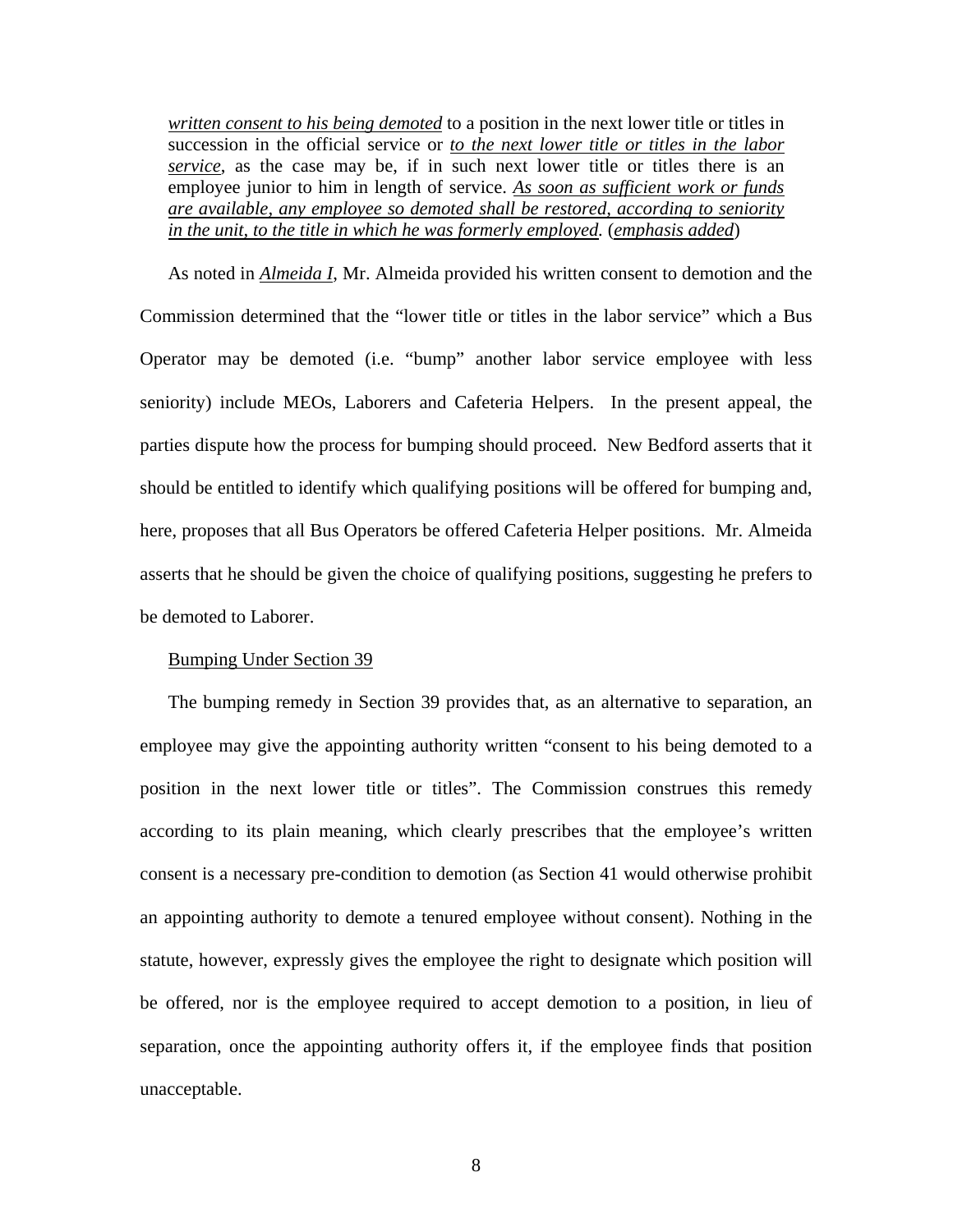In most cases, the qualifying position offered will be the next available full-time job in the next lower title in the employee's series or career ladder occupied by a junior labor service employee. Where there are, as here, more than one such labor service title or titles to which Bus Operators may be demoted, the decision as to which positions will be offered rests with New Bedford. Where there are several employees with bumping rights to such positions, the positions must be offered to them in order of seniority date, although that does not preclude coordinating such multiple bumping by negotiation or collective bargaining procedures to facilitate the logistics of the bumping process, so long as the overall result remains consistent with civil service law. Absent such agreements or understandings, however, the final decision as to the position(s) offered to an employee who consents to demotion rest with the appointing authority, and the final decision as to whether to accept that position in lieu of separation, remains with the employee.

Accordingly, under Section 39, Paragraph 2, New Bedford's proposed decision to offer "bumping" rights into Cafeteria Helper positions appears fully compliant with the terms of *Almeida I* and Section 39. So long as there are sufficient full-time, permanent labor service positions occupied by junior employees in the Cafeteria Helper title to accommodate all Bus Operators who consent to demotion (including Mr. Almeida), which there appear to be,<sup>[1](#page-8-0)</sup> New Bedford need not open other job titles to bumping (although it would not be precluded from doing so either). Mr. Almeida, however, is entitled to be offered one position to bump into. Thus, if all other Bus Operators (more senior to Mr. Almeida), hypothetically, were to take all Cafeteria Helper positions

<u>.</u>

<span id="page-8-0"></span><sup>&</sup>lt;sup>1</sup> As the Commission noted (Findings of Fact), both 7-Hour and 6½-Hour Cafeteria Helper jobs appear to be designated full-time, permanent positions under the applicable Unit 641 CBA. Such wages, hours and other terms employment are clearly matters for collective bargaining and/or grievance under Chapter 150E,§2. That issue is not for the Commission to determine.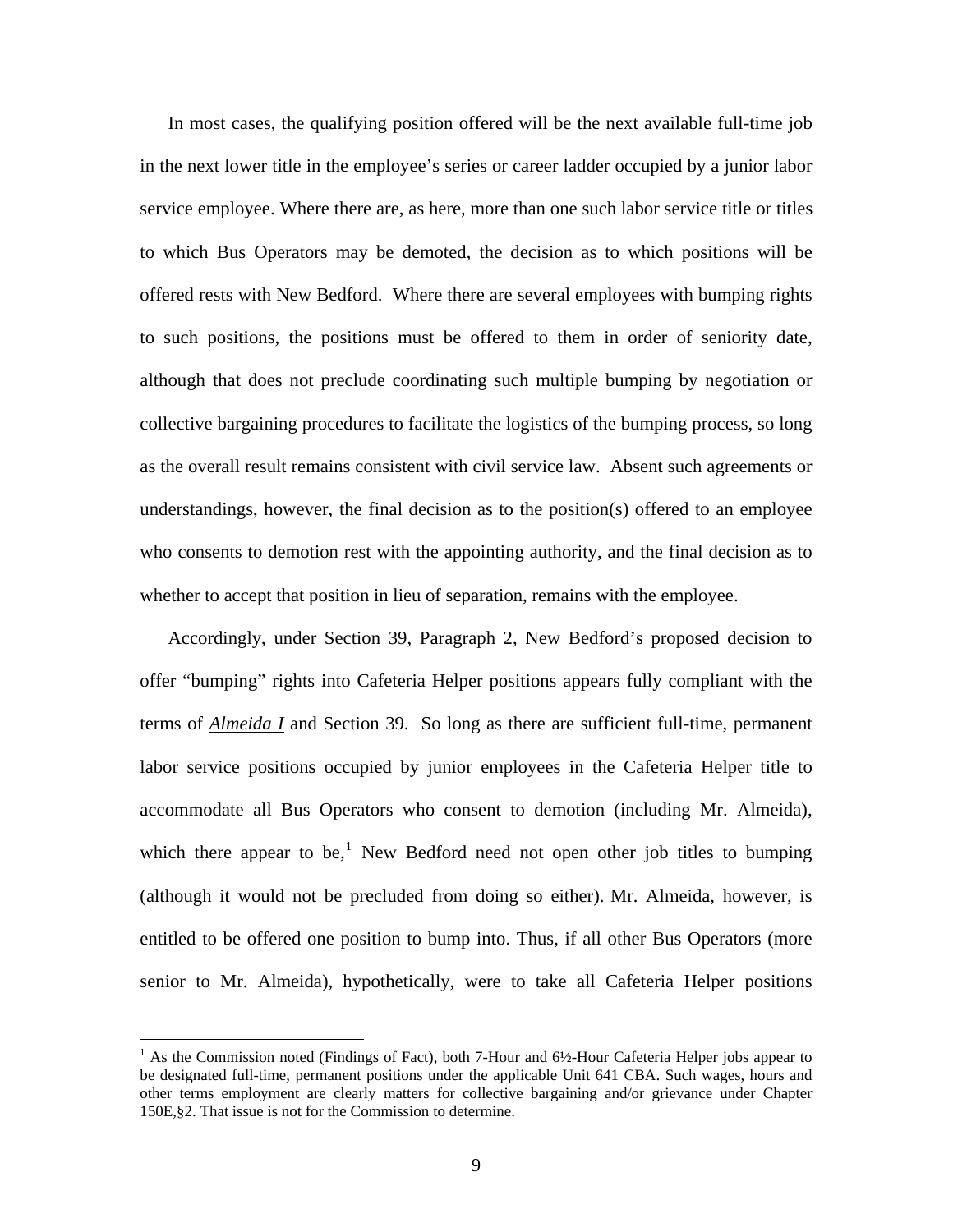occupied by employees with less seniority than Mr. Almeida, then, and only then, would New Bedford be obliged to offer him one of the Laborer positions (as that, then, would appear to be the only other qualifying full-time labor service position left occupied by an employee less senior to him whom he would be able to bump).

#### Reinstatement Rights Under Section 39

In addition to whatever position(s) Mr. Almeida (or other separated Bus Operators) may be permitted to "bump" into under G.L.c.31,§39,¶2, they also are entitled to be offered, post-separation, appointments to any of those (or "similar") positions prior to original or promotional appointment of any other candidates, pursuant to G.L.c.31,§39, ¶1.

In this case, it appears that New Bedford made at least two problematic appointments to the position of Laborer in December 2008, two months after Mr. Almeida and the other ten Bus Operators were separated from their positions. Section 39, Paragraph 1 required that New Bedford offer reinstatement to its Bus Operators to such positions, prior to filling them with others, even if the positions were not ones into which the separated employees could have "bumped" initially. See Erricola v. Department of Env. Protection, 18 MSCR 103 (2005) (Word Processing Operator II allowed to be reinstated to "similar" out of series of EDP Entry Operator III)

Thus, while New Bedford may properly chose which of the various qualifying positions will be offered for "bumping" under Section 39, Paragraph 2, New Bedford also should have offered Section 39, Paragraph 1 reinstatement to ALL "similar" future vacancies to ALL Bus Operators (including Mr. Almeida) who had been separated from their positions under (again in order of seniority), which include the MEO and Laborer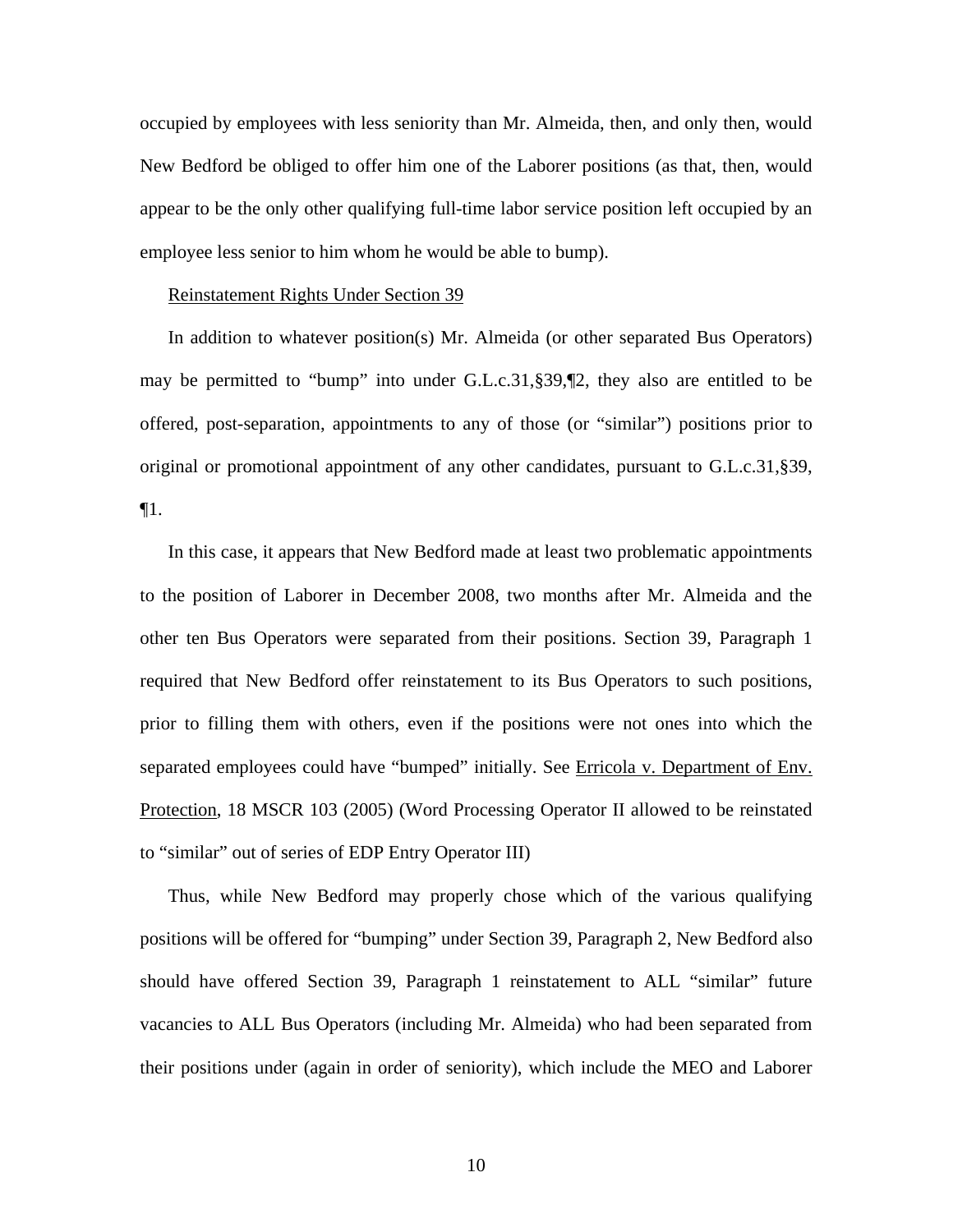jobs. However, after carefully consideration of the issue and balancing of the equities, and in the interest of bringing closure to the present appeal, the Commission concludes that the appropriate remedy for any violation of the rights of Mr. Almeida or any other Bus Operators can and should be fairly and fully resolved through the proposed demotion to Cafeteria Helper that New Bedford proposes, and, at this time, Mr. Almeida and the other Bus Operators need not be offered the additional benefit of a retroactive reinstatement to other "similar" positions that may have been filled prior to this Decision. The Commission will order, however, that, prospectively, New Bedford make such reinstatement rights fully available for all future openings as required by Chapter 31, Section 39, Paragraph 1.

#### Relief to Be Granted

The New Bedford School Department is authorized to proceed to offer full-time permanent Cafeteria Helper positions to all Bus Operators, in order of their seniority, who were separated in the September 2008 layoff and who consented to demotion to such positions. If, and only if, there are insufficient such full-time positions in the Cafeteria Helper title currently held by an employee with less seniority, as defined by Section 33 of Chapter 31, to appoint to such positions each Bus Operator (including the Appellant) who consent to such demotion to in lieu of separation, then such Bus Operators (including Mr. Almeida) shall be offered demotion to another qualifying full-time permanent labor service position, i.e., MEO or Laborer, so occupied by a less senior labor service employee to such Bus Operator, until all such Bus Operators are given at least one opportunity to "bump" into such a qualifying position. Pursuant to the powers of relief inherent in Chapter 310 of the Acts of 1993, the appointment of any Bus Operator